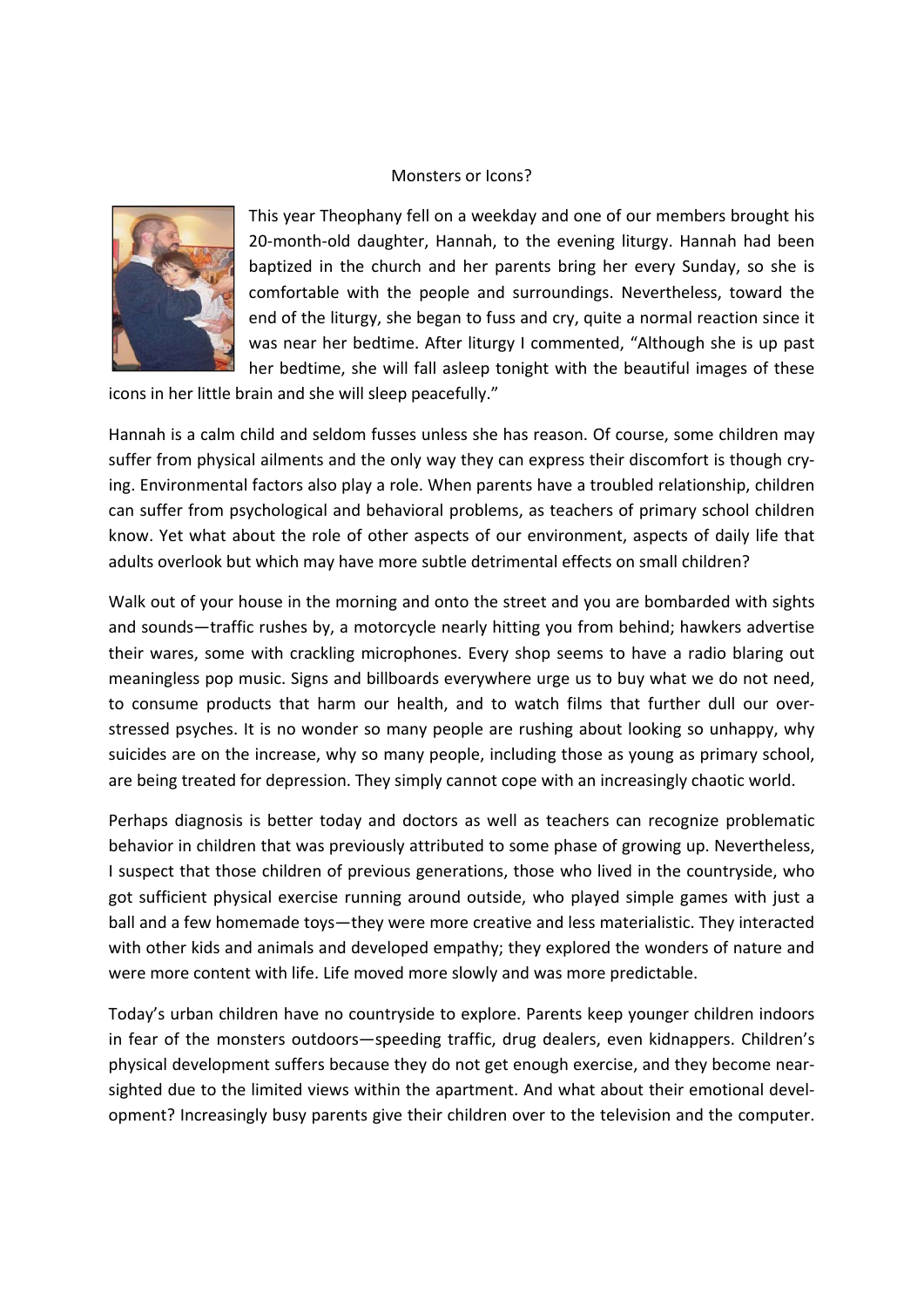Despite the nearly 100 channels that cable TV offers, very few programs are appropriate for children. While the computer can be an effective educational resource, like TV, there is a lot of detrimental material—pornography, violence, and pointless nonsense. Many youngsters be‐ come addicted to computer games, and these tend to be full of high‐speed action, monsters, and mayhem.

Too much activity causes fatigue, not only in our muscles but also in our brains. We need time to sit and think, to reflect on what is happening to us and around us, to make sense of our lives. If we just engage in our activities each day with little or no thought, we are no different from animals. We need stillness and quiet for contemplation.

I use video in English teaching for university students; a well‐chosen video can help learners understand the message. Yet some research has shown that video may give students too much information to process. We can apply the same ideas to our everyday life. We enjoy video, yet it gives our brains a lot of information to deal with. Contrast this with a still photo, where we are given a slice of information and have to fill in the rest. Confronted with a photo of two people, we have to interpret the relationship between those people and how they interact with their surroundings. We can study the photo calmly, observe even small details, and tap our creativity by thinking of different possible interpretations.

Psychologists tell us that in order to be content with life, we should surround ourselves with positive images. This is really common sense. If we spend our time with bad people, we will be‐ come like them, but if we choose good people, we, too, can become better people. Even if small children are protected at home, when they are taken out to public areas, they encounter many monsters—noise, deafening announcements and cacophonous music, fast-moving traffic and trains, people rushing about, flashing lights, images of actors in bizarre dress and alien make-up. It is no wonder they have nightmares.

Contrast this outside world with what we see inside an Orthodox Church. The walls and even the ceiling may be filled with images of Jesus, Mary, and the Saints. These images do not look like everyday people; otherwise, we might end up thinking of a resemblance to a famous actor or Uncle George. Rather they are symbolic representations of those they portray: fingers and noses are longer, their eyes looking beyond this earthly world. There are, indeed, specific guidelines for painting icons. Some icons tell a whole story, like those of the Nativity of Jesus, where we see not only Mary with the newborn Jesus in the center of the icon, but also the fearful



shepherds being greeted by the angel, the three kings, and even Joseph in the lower left corner looking worried (sometimes with an old man, the devil, tempting him with the thought, "That's not your son.").